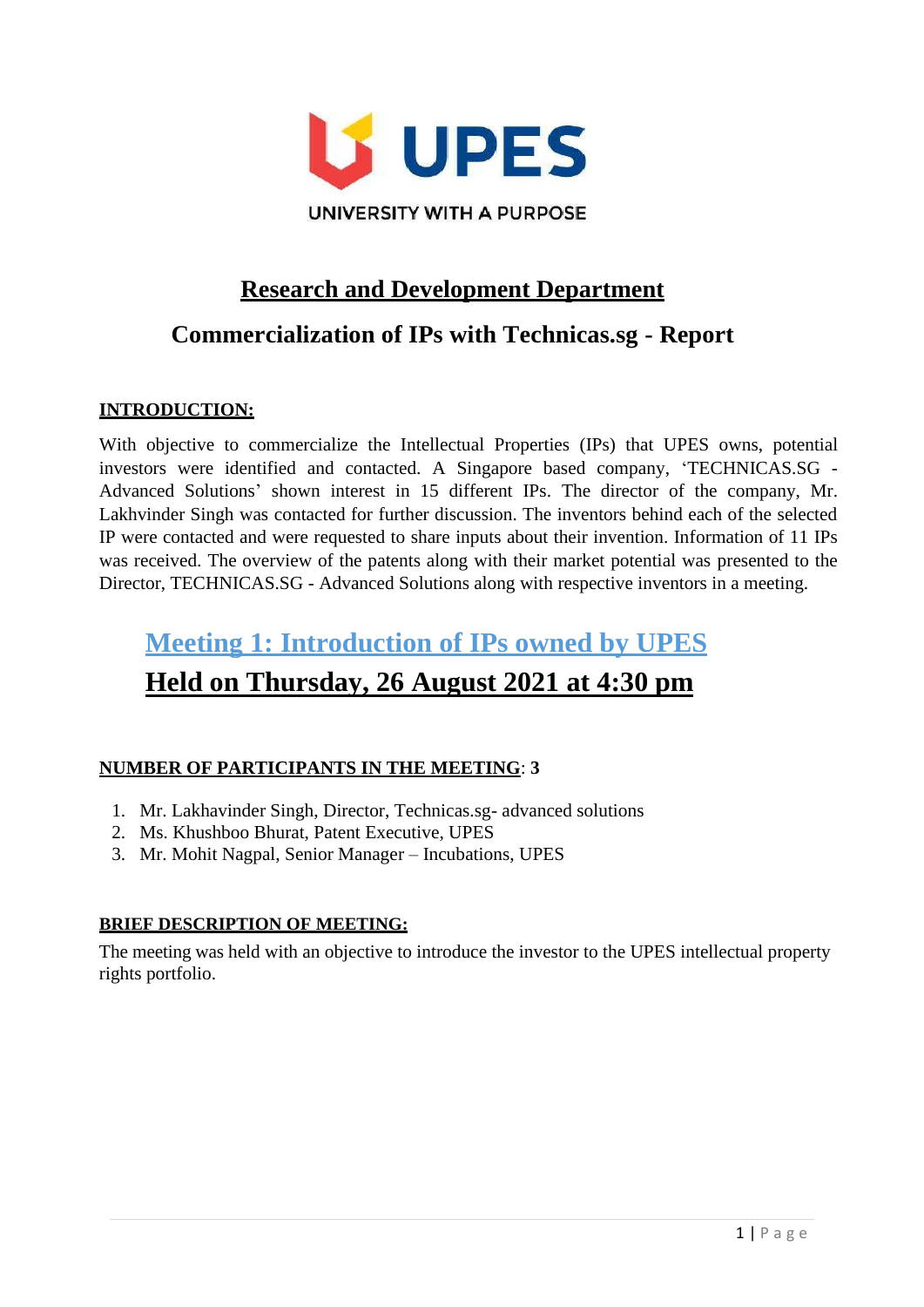

The meeting began with a formal introduction of all the participants. Ms. Khushboo shared a brief insights on the UPES intellectual property rights portfolio and titles of different IPs applied for grant that were published by Indian patent Office. Mr. Mohit took the discussion further with possible roadmap for this association.

The market value and the significance of selected Intellectual Properties were discussed. Next, the investor shared a list of IPs, he was interested in knowing more about (The list attached below). The meeting ended with the assurance of a next meeting on  $10<sup>th</sup>$ September 2021.

| Sr. | IP     | <b>Application</b><br>number | <b>Title</b>                                                                                                   | <b>Inventors</b>                                                                                         |  |
|-----|--------|------------------------------|----------------------------------------------------------------------------------------------------------------|----------------------------------------------------------------------------------------------------------|--|
|     | Patent | 201811009289                 | A System for Remotely Visual<br>Inspection and Monitoring of<br>Road Surfaces for Cracks and<br>Method Thereof | Rohit Sanket, Tanisha Gupta,<br>Dr. Vikas Garg, Dr. Suresh Kumar,<br>Dr. Rajesh Singh,<br>Anita          |  |
| 2   | Patent | 201811007975                 | Intelligent Dustbin                                                                                            | Dr. Pankaj Kumar Sharma, Dr.<br>Rajesh Singh, Dr. Kamal Bansal,<br>Anita                                 |  |
| 3   | Patent | 201811007990                 | Method and System to Detect<br>Crack in Rail Track                                                             | Rahul Raj, Himanshu Srivastava,<br>Dr. Paawan Sharma, B. Khaleelu<br>Rehman, Pradyumna Narayan<br>Tiwari |  |
|     | Patent | 201811007956                 | Smart Electronic Menu and<br><b>Ordering System</b>                                                            | Archit Aggarwal, Dr. Rajesh<br>Singh, Anita, Dr. Sushabhan<br>Choudhury, Rohit Samkaria                  |  |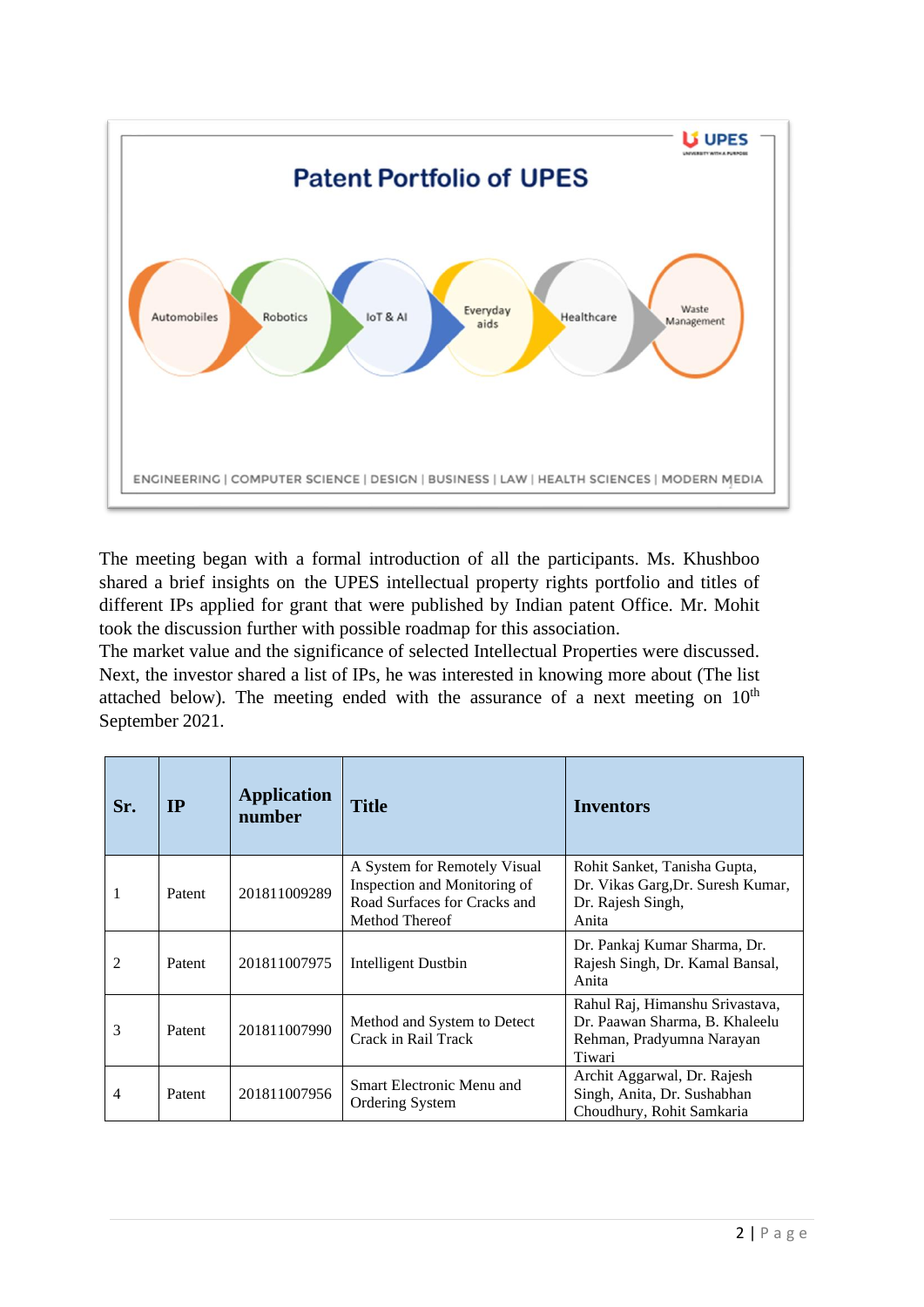| 5  | Patent | 201811039950 | A Robotic System For In-Pipe<br>Inspection                                                                                                     | Varnita Verma, Rohit Samkaria,<br>Dr. Sushabhan Choudhury, Dr.<br>Roushan Kumar, Dr. Mukul<br>Kumar Gupta                                        |  |
|----|--------|--------------|------------------------------------------------------------------------------------------------------------------------------------------------|--------------------------------------------------------------------------------------------------------------------------------------------------|--|
| 6  | Patent | 201911010347 | Alterable and Effectual<br>Microchannel Rapid Prototyping<br>for Removal of Toxic ions from<br>Water through Adsorption onto<br>Nano-adsorbent | Ravi Kumar Patel, Dr. Jitendra<br><b>Kumar Pandey</b>                                                                                            |  |
| 7  | Design | 325566-001   | Packaging Box                                                                                                                                  | Aishita Kapoor, Anshika Jain,<br>Grishma Vaibhav Vartak, Kriti<br>Dhawan, Karina Mendiratta,<br>Deepak S.S., Manas Ranjan<br>Mishra              |  |
| 8  | Design | 327456-001   | "Solar Energy Storage System"                                                                                                                  | Dr. Anil Kumar, Dr. Rajesh<br>Maithani                                                                                                           |  |
| 9  | Patent | 202011011550 | <b>Gps Enabled Speed Analyzer</b><br>For Academic Institution<br>Governed Transportation<br>[Gesaaigt]                                         | Mr. Vaibhav Goyal. Mr. Krishna<br>Chandra Singh, Dr. Rupendra<br>Kumar Pachauri, Mr. Abhishek<br>Sharma                                          |  |
| 10 | Patent | 202011016050 | Insulin resistance prediction by<br>ML based approach using non-<br>invasive means                                                             | Dr. Alok Aggarwal, Madam<br>Chakradar                                                                                                            |  |
| 11 | Patent | 202011015615 | A reusable article for absorbing<br>oil from oil spills                                                                                        | Neha Saxena, Numair Shirqhi<br>Mohammed, Adithya Bontha,<br>Pranava Chaudhari, Amit Kumar<br>Thakur                                              |  |
| 12 | Patent | 202011020649 | Robotic Apparatus                                                                                                                              | Raman Bala. Namya Kamboj,<br>Namita Kamboj, Jasjit Singh,<br>Dr. Deepak Kumar, Dr. Ajay<br>Kumar                                                 |  |
| 13 | Patent | 202011015035 | <b>Iot Based Device And Method</b><br>For Detecting And Killing Of<br>Mosquitoes                                                               | Mr. Shashi Bhushan; Dr. Manoj<br>Kumar; Dr. Pramod Kumar; Mr.<br>Anuj Kumar Singh; Mr. Yogesh<br>Kumar Sharma; Mr. Kolambakar<br>Swapnil Baburav |  |
| 14 | Patent | 202011031120 | A Water Filtration System                                                                                                                      | Prasenjit Mondal, Abhishek<br>Nandan, Dr. Bikarama Prasad<br>Yadav, Dr. Nihal Anwar Siddiqu                                                      |  |
| 15 | Patent | 202011049926 | A Water Treatment System For<br>Gray Water                                                                                                     | Jitendra K Pandey, Mukesh<br>Kestwal, Prasenjit Mondal, Sukdeb<br>Pal                                                                            |  |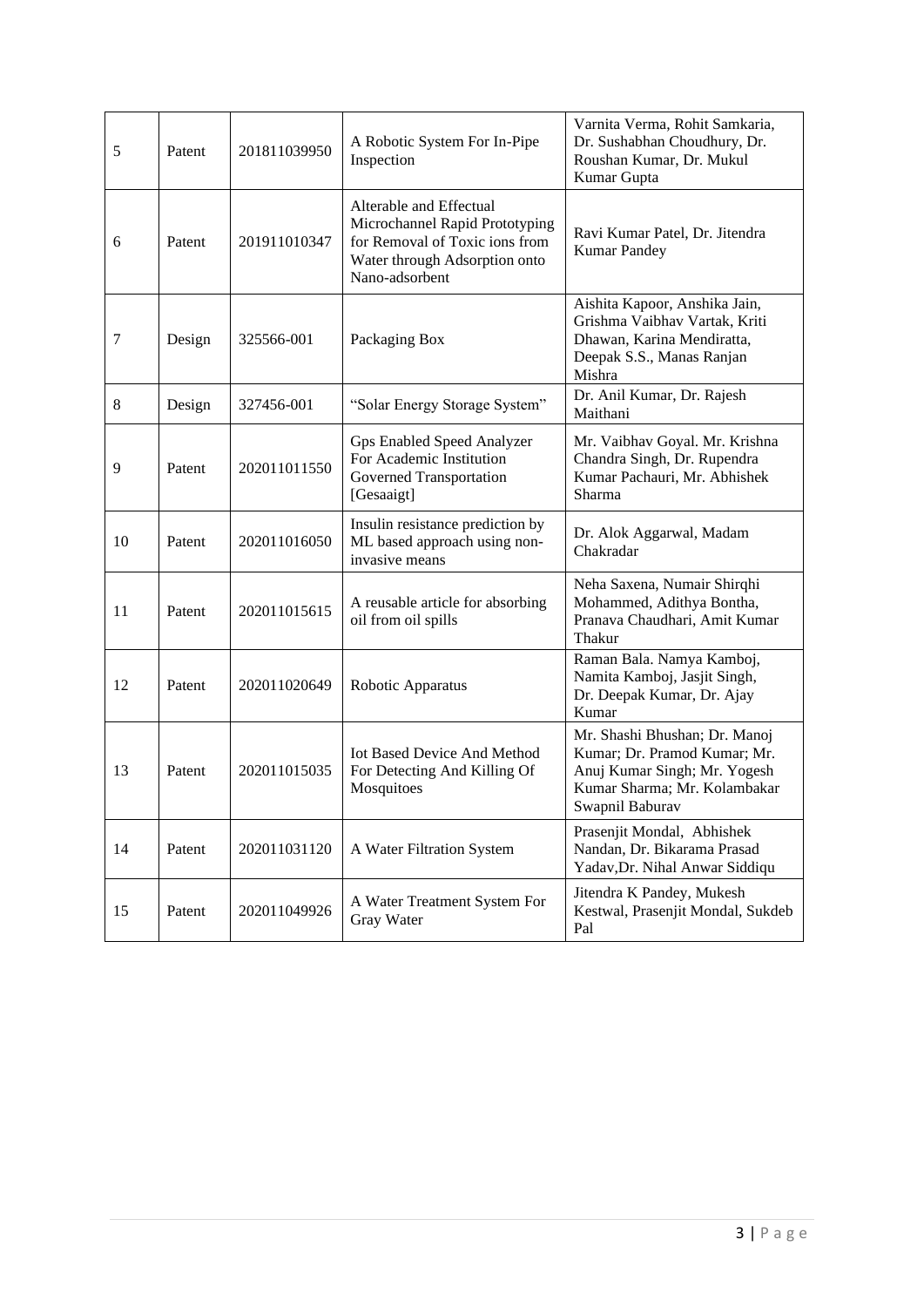# **Meeting 2: Presentations of the selected IPs**

Held on  $10^{th}$  September 2021, at 4:30 PM

| Patent Commercialization: Link for the meeting Chat Files Details Scheduling Assistant Attendance                              | <b>Join</b><br>Close                                |
|--------------------------------------------------------------------------------------------------------------------------------|-----------------------------------------------------|
| $\times$ Cancel meeting<br>∈ Copy link Time zone: (UTC+05:30) Chennai, Kolkata, Mumbai, New Delhi V Meeting options<br>1.1.1   | <b>Tracking</b>                                     |
| Friday, September 10, 2021 4:30 PM - 7:00 PM Show meeting info $\vee$                                                          | Khushboo Bhurat<br>KB<br>Organizer                  |
| B<br>$S \mid \forall$<br>$A$ AA Paragraph $\vee$<br>Ab   는 - 는<br>U<br>三<br>$\equiv$ 99<br>$\Leftrightarrow$ $\equiv$<br>用<br> | Dr. Sushabhan Choudhury<br>DC<br>Unknown            |
| Dear Inventors                                                                                                                 | Roushan Kumar                                       |
| Thank you for your proactive involvement in sharing your Patent information.                                                   | Unknown                                             |
| We are ready to present our IPs and give our best to commercialize them.                                                       | Ravi Kumar Patel<br>Unknown                         |
| You're invited to join a Microsoft Teams meeting                                                                               | Manas Ranjan Mishra<br><b>MM</b><br>Unknown         |
| Title: Technicas + UPES                                                                                                        | Dr. Rajesh Maithani                                 |
| Time: Friday, 10 September 2021 at 4:30pm IST                                                                                  | Unknown                                             |
| Click here to join the meeting                                                                                                 | Dr. Rupendra Kumar Pachauri<br><b>DP</b><br>Unknown |
| Thanks and regards,                                                                                                            | Pranava Chaudhari<br>G<br>Unknown                   |
| <b>Khushboo Bhurat</b>                                                                                                         | Dr. Amit Kumar Thakur<br>嬗                          |
| Indian Patent Agent IN/PA-3747                                                                                                 | Unknown                                             |
| Patent Executive.<br>Research and Development Department,                                                                      | Dr. Deepak Kumar<br>Unknown                         |

## **NUMBER OF PARTICIPANTS IN THE MEETING: 26**

### **AGENDA OF THE MEETING:**

The meeting was aimed to discuss the brief information about the selected IPs and their market potential.

#### **MINUTES TO MEETING:**

The meeting started with the opening remarks given by the Prof. Dr. S.M. Tauseef. He welcomed the investor and provided his insights on the meeting agenda. Ms. Khushboo Bhurat started the presentation with introduction to the vision and mission of the R&D department towards IP protection and shared the statistical data of UPES IP portfolio.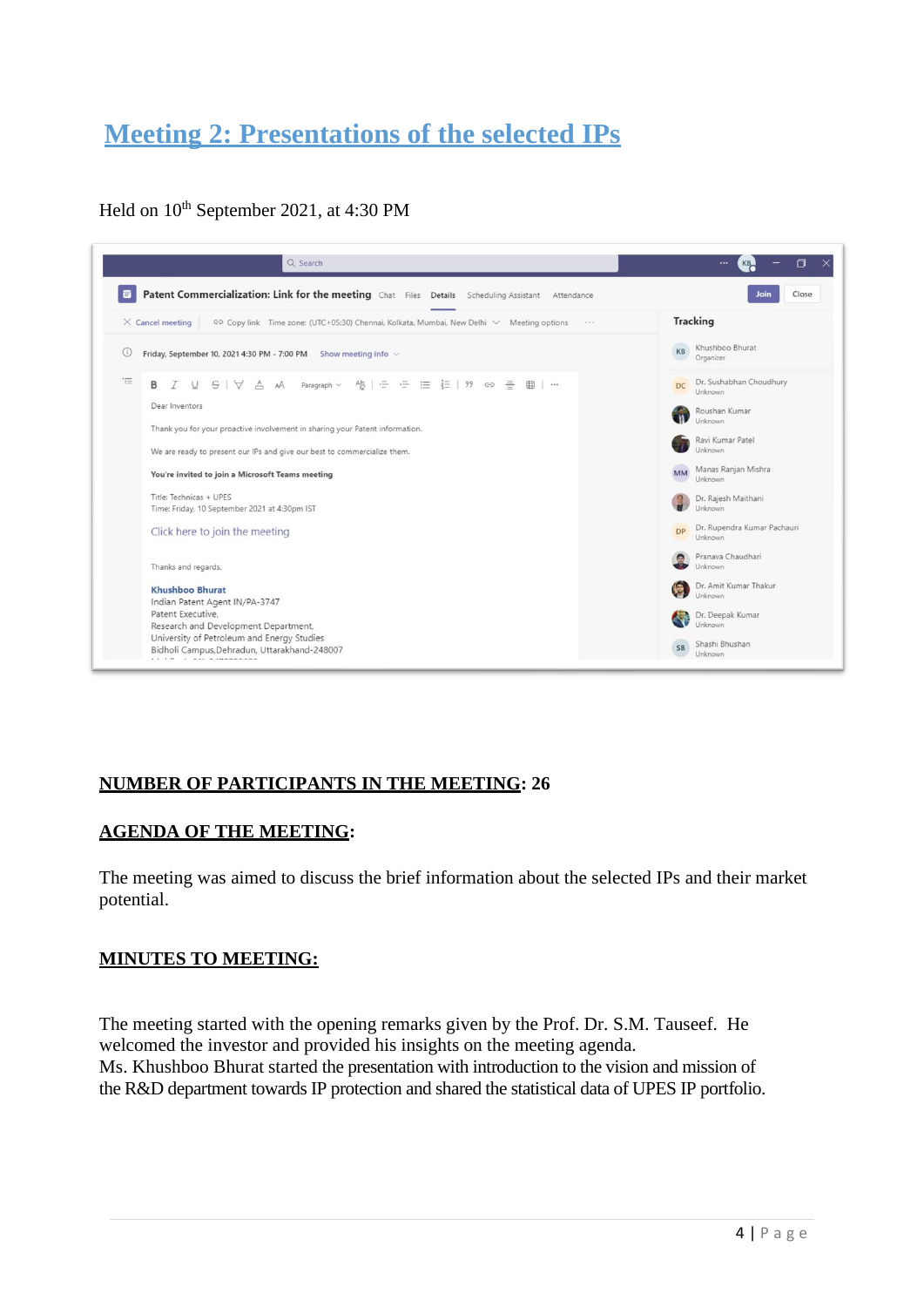

The discussion was taken further with each inventor along with their respective teams giving an overview of their invention.

| Microsoft Teams                                                                                                                                                                                |                                        |
|------------------------------------------------------------------------------------------------------------------------------------------------------------------------------------------------|----------------------------------------|
| ക്ട<br>56:17<br><b>Request control</b>                                                                                                                                                         | n Leave                                |
| A You didn't get control Your request for control was not accepted.                                                                                                                            | <b>Dismiss</b>                         |
| <b>UPES</b>                                                                                                                                                                                    |                                        |
| • present invention transmits real-time data of the surrounding<br>domains to users at a different location using IoT technology.                                                              |                                        |
| • It also enables the users to perform the task in the areas where<br>human intervention is restricted.                                                                                        |                                        |
| • It can be utilized in various applications where robotic arm actuators<br>are used to bomb disarmament, detect choke areas in ventilation<br>pipe, drilling, welding, etc.                   |                                        |
| • Robotic arm actuators are used as a small size robotic arm that can be<br>mounted on maneuver robots to pass through narrow regions like<br>ventilation pipes to hazardous gaseous chambers. | <b>RB</b><br>$+20$<br>Raman Bala (Gu., |
| ENGINEERING   COMPUTER SCIENCE   DESIGN   BUSINESS   LAW   HEALTH SCIENCES   MODERN MEDIA<br>Khushboo Bhurat                                                                                   |                                        |
| Type here to search                                                                                                                                                                            |                                        |